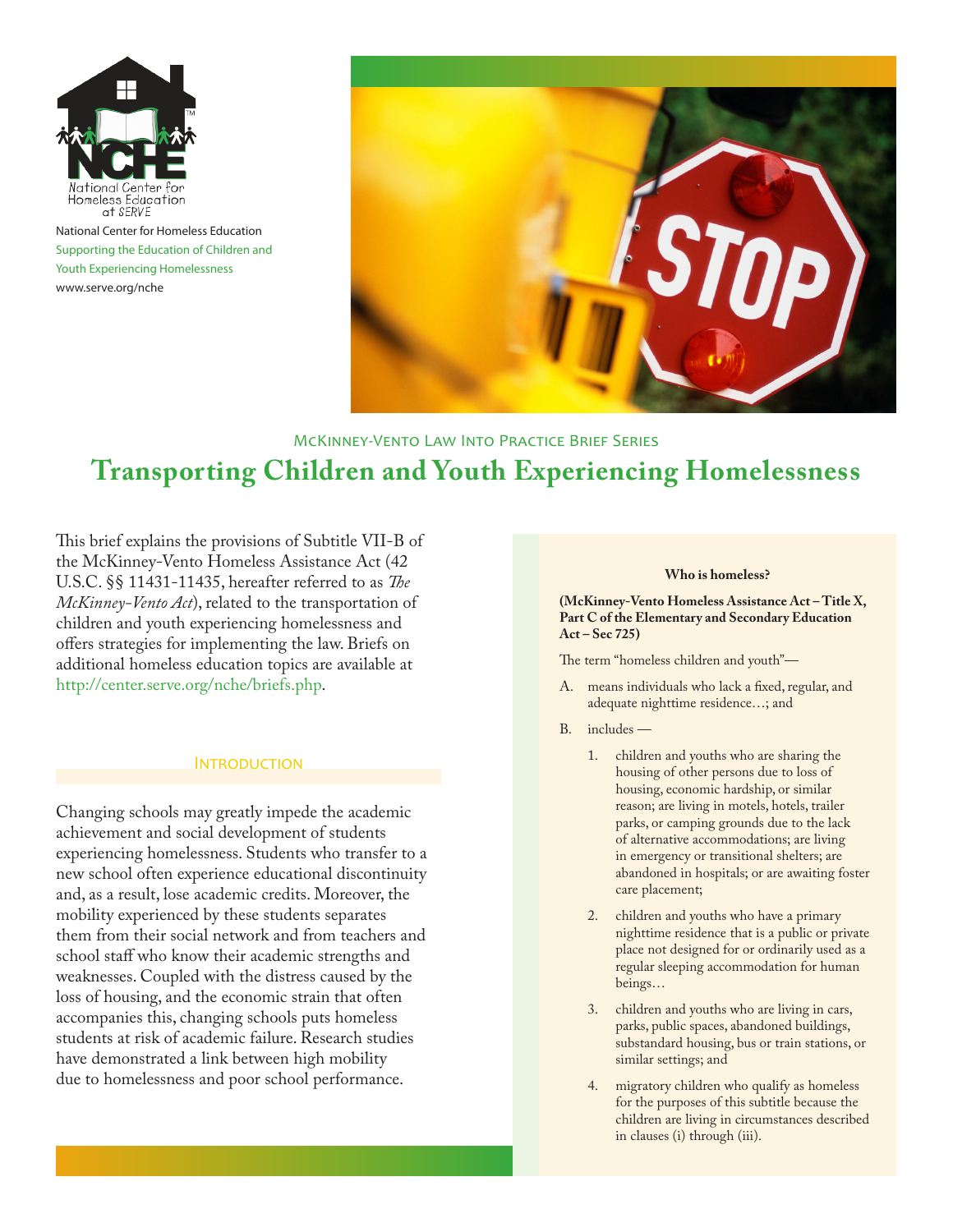# Transportation under the McKinney-Vento Act

### **School of Origin Transportation**

To counteract the educational disruption caused by mobility, the McKinney-Vento Act provides students experiencing homelessness with the right to continue attending the school of origin<sup>1</sup> or enroll in any public school that nonhomeless students who live in the same attendance area are eligible to attend, according to the student's best interest. When determining a student's best interest, the U.S. Department of Education suggests considering the following feasibility factors in its 2004 Guidance (U.S. Department of Education [ED], 2004, G-4):

- The age of the child or youth;
- The distance of a commute and the impact it may have on the student's education;
- Personal safety issues;

**Feasibility Factors Feasibility Factors**

• A student's need for special instruction (e.g., special education and related services);

- The length of anticipated stay in a temporary shelter or other temporary location; and
- The time remaining in the school year.

It also is important to consider the wishes of the parent/guardian and student himself or herself.

If the local liaison and student's parent/guardian determine that it is in the student's best interest to continue his or her education in the school of origin, then the LEA must provide or arrange

# Summary of Key Provisions

- Local homeless education liaisons must ensure that the parent or guardian of a homeless child or youth, or any unaccompanied homeless youth, is fully informed of all transportation services, including transportation to and from the school of origin, and is assisted in accessing transportation to the school selected in accordance with 42 U.S.C.  $\S$  11432(g)(3)  $(A)$  [42 U.S.C. § 11432(g)(6)(A)(vii)].
- Local educational agencies (LEAs) must provide students experiencing homelessness with transportation to and from their schools of origin, if requested by a parent or guardian, or if requested by the local liaison on behalf of an unaccompanied homeless youth [42 U.S.C.  $§ 11432(g)(1)(J)(iii)$ .
- If the student's temporary residence and the school of origin are in the same LEA, that LEA must provide or arrange the student's transportation to and from the school of origin. If the student is living outside of the school of origin's LEA, the LEA where the student is staying and the school of origin's LEA must determine how to divide the responsibility and cost of providing transportation, or they must share the responsibility and cost equally [42 U.S.C. §  $11432(g)(1)(J)(iii)(II)].$
- In addition to providing transportation to the school of origin, LEAs must provide students in homeless situations with transportation services comparable to those provided to other students [42 U.S.C. § 11432(g)(4)(A)].



<sup>1</sup> *School of origin* is defined as the school that the child or youth attended when permanently housed or the school in which the child or youth was last enrolled [42 U.S.C. § 11432(g)(3)(G)].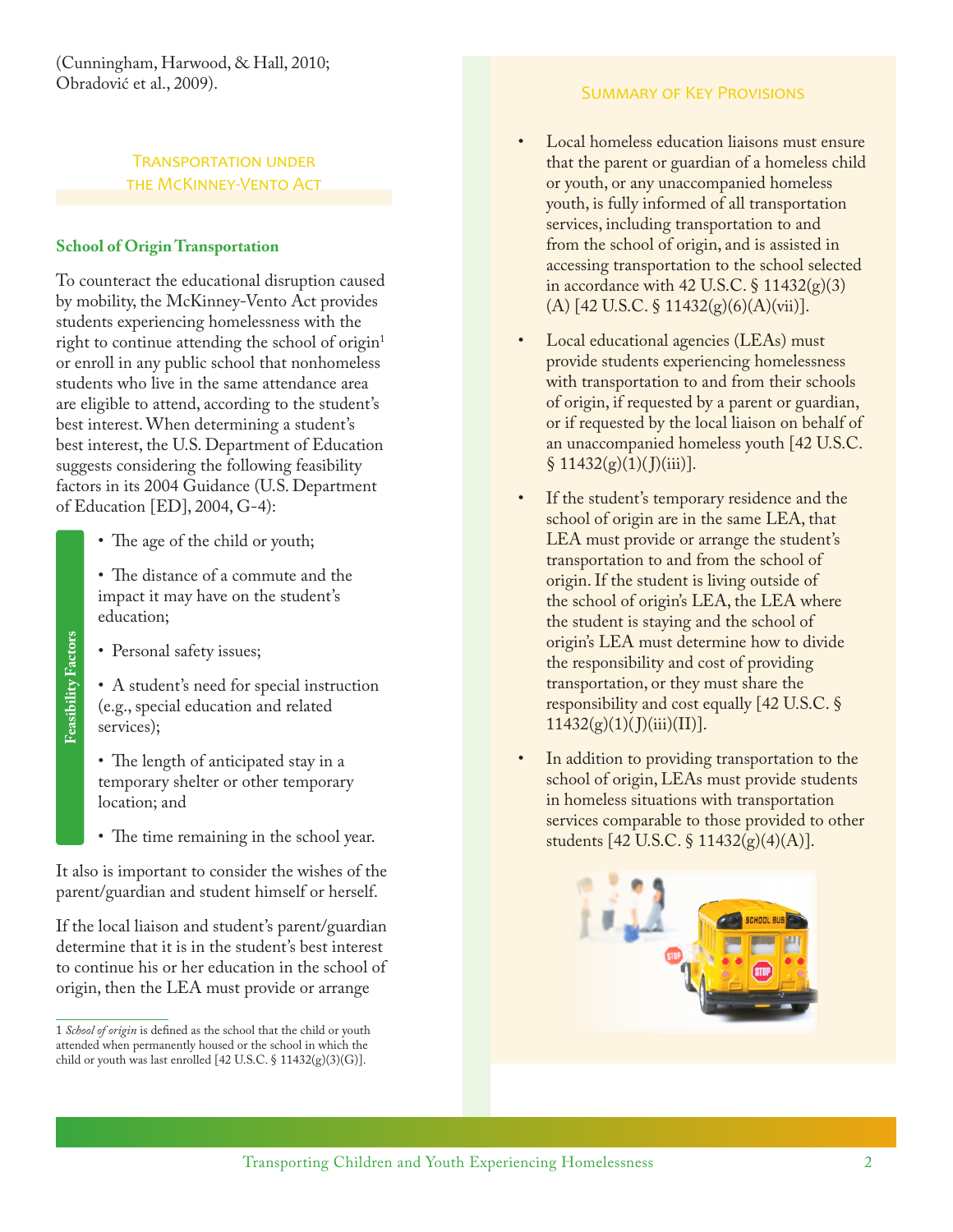transportation to and from the school of origin, at the request of the parent or guardian (or in the case of an unaccompanied homeless youth, at the request of the local liaison). For more information about school selection and determining a student's best interest, download NCHE's *Guiding the Discussion on School Selection* brief at [http://center.serve.org/nche/](http://center.serve.org/nche/downloads/briefs/sch_sel_checklist.pdf) [downloads/briefs/sch\\_sel\\_checklist.pdf](http://center.serve.org/nche/downloads/briefs/sch_sel_checklist.pdf).

### **Comparable Services**

The McKinney-Vento Act also requires that homeless students be provided services comparable to those offered to other students in the school, including transportation [42 U.S.C. §  $11432(g)(4)(A)$ ].

### **Removal of Barriers**

The intent of the McKinney-Vento Act is to remove roadblocks to a homeless student's educational access and success. According to the Act, State educational agencies (SEAs) must review and take steps to revise any law, regulation, practice, or policy that may act as a barrier to a homeless student's ability to receive the same free, appropriate public education as is provided to other students [42 U.S.C. § 11431(2)]. In reviewing and revising such policies, consideration must be given to issues concerning transportation. Because homeless students often experience challenges not faced by housed students, the provision of services to homeless students may need to extend beyond what is provided to housed students when extraordinary barriers exist.

### **Prompt Provision of Transportation**

According to the McKinney-Vento Act, LEAs are required to implement a coordinated system to ensure that transportation services are provided promptly, including those that allow the parent/guardian of each homeless student (or, in the case of an unaccompanied homeless youth, the youth) to exercise the student's option to attend either the school of origin or the local attendance area school [42 U.S.C. § 11432(e)

 $(3)(E)(i)(III)$ ]. Further, because the Act requires homeless students to be provided immediate school enrollment, defined as attending classes and participating fully in school activities [42 U.S.C. § 11434a(1)], LEAs must arrange transportation without delay.

# Resources for Funding Transportation

# **LEA Transportation or General Funds**

Providing transportation to and from the school of origin for homeless students when requested is an LEA responsibility mandated in the McKinney-Vento Act. This responsibility exists for all LEAs, even if the LEA does not provide transportation for other students (ED, 2004, H-6) and/or does not receive McKinney-Vento subgrant funding (ED, 2004, H-7). As such, using LEA transportation or general funds to provide transportation for homeless students is an acceptable, and often necessary, option.

### **McKinney-Vento Subgrant Funds**

Under the McKinney-Vento Act, SEAs must distribute a portion of their State McKinney-Vento allocation to districts through a competitive subgrant process. According to the Act, LEAs that receive a subgrant may use these funds to "defray the excess cost" of providing transportation to students experiencing homelessness [42 U.S.C. § 11433(d)(5)]. While the law does not define this phrase, the expectation is that the LEA will cover the same level of cost for transporting homeless students as is covered for other students before relying on subgrant funds.

As a best practice, SEA McKinney-Vento subgrant applications should require LEAs to state what portion of the grant, if received, would be allocated for transportation. It is important to remember that subgrants are intended to meet a range of needs for homeless students, not just transportation needs. For questions about the McKinney-Vento subgrant application process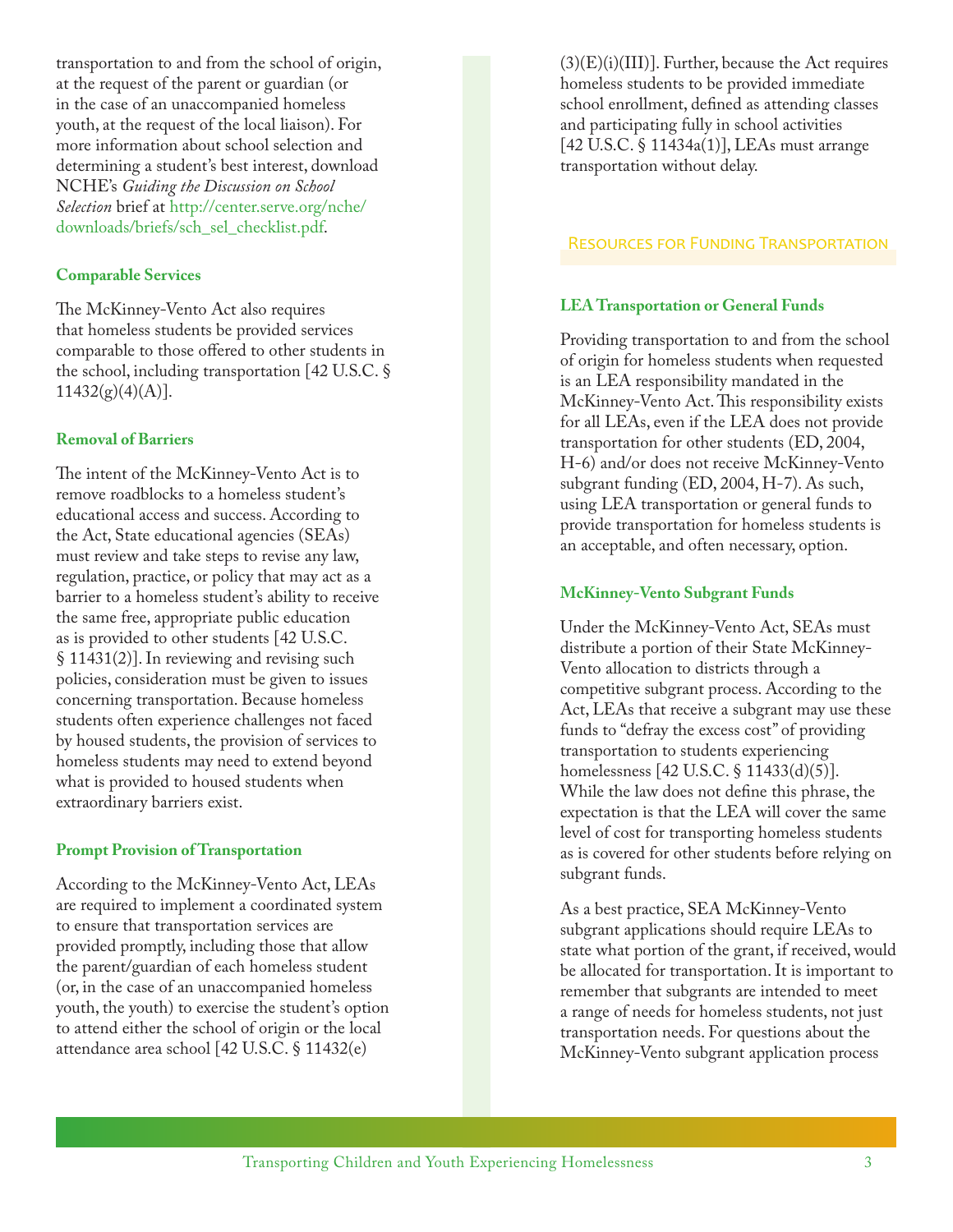in your State and allowable usages of subgrant funds, contact your State Coordinator for Homeless Education. State Coordinator contact information may be accessed at [http://center.](http://center.serve.org/nche/states/state_resources.php) [serve.org/nche/states/state\\_resources.php.](http://center.serve.org/nche/states/state_resources.php)

# <span id="page-3-0"></span>**Title I, Part A Funds**

On December 16, 2014, the President signed into law the Consolidated and Further Continuing Appropriations Act, 2015 (Public Law No: 113-235, 2014), the omnibus funding bill for FY2015. The Act, which governs the usage of FY2015 funds, and carryover funds from fiscal years 2013 and 2014, reauthorizes the authority for Title I, Part A funds to be used to pay for the salary of the local homeless education liaison and school-of-origin transportation for homeless children and youth that was first authorized under the Consolidated Appropriations Act of 2014 (Public Law No: 113-235, 2014, Title III, Education for the Disadvantaged). For more information, including a U.S. Department of Education Dear Colleague Letter that provides implementation guidance for SEAs and LEAs, visit [http://center.](http://center.serve.org/nche/legis/omnibus.php) [serve.org/nche/legis/omnibus.php](http://center.serve.org/nche/legis/omnibus.php).

In addition, according to Non-Regulatory Guidance, Title I, Part A set-aside funds for homeless students may be used for other

transportation needs for homeless students, such as transportation to enable a homeless student to participate in an educational activity after school if transportation is not otherwise available. Title I, Part A funds can provide stability to formerly homeless students by transporting formerly homeless students to the school of origin until the end of the school year in which the students become permanently housed (ED, 2004, M-2). Title I, Part A set-aside funds also may be used to provide transportation to enable parents to be more involved in their child's education.

For more information about using Title I funds to support the education of homeless students, download NCHE's *Serving Students Experiencing Homelessness under Title I, Part A* brief at [http://center.serve.org/nche/downloads/](http://center.serve.org/nche/downloads/briefs/titlei.pdf) [briefs/titlei.pdf](http://center.serve.org/nche/downloads/briefs/titlei.pdf).

# **COLLABORATING TO PROVIDE TRANSPORTATION**

Collaboration is key to creating an efficient system of providing transportation for homeless students. Ideally, collaborative relationships are formed prior to an issue involving transportation arising.

# NCHE Transportation Resources

For more information about providing transportation for students in homeless situations, download the following NCHE resources on transportation:

- **Increasing School Stability for Students Experiencing Homelessness: Overcoming** *Challenges to Providing Transportation to the School of Origin* at [http://center.](http://center.serve.org/nche/pr/incr_sch_stab.php) [serve.org/nche/pr/incr\\_sch\\_stab.php](http://center.serve.org/nche/pr/incr_sch_stab.php)
- *Transportation for Homeless Children and Youth: Strategies for Rural School Districts* at [http://center.serve.org/nche/downloads/rur\\_trans.pdf](http://center.serve.org/nche/downloads/rur_trans.pdf)
- NCHE Resources by Topic webpage, Transportation: [http://center.serve.org/](http://center.serve.org/nche/ibt/sc_transport.php) [nche/ibt/sc\\_transport.php](http://center.serve.org/nche/ibt/sc_transport.php)
- NCHE Sample Forms and Materials webpage, Transportation: [http://center.](http://center.serve.org/nche/forum/transp.php) [serve.org/nche/forum/transp.php](http://center.serve.org/nche/forum/transp.php)



*Transportation for Homeless Children and Youth: Strategies for Rural School Districts*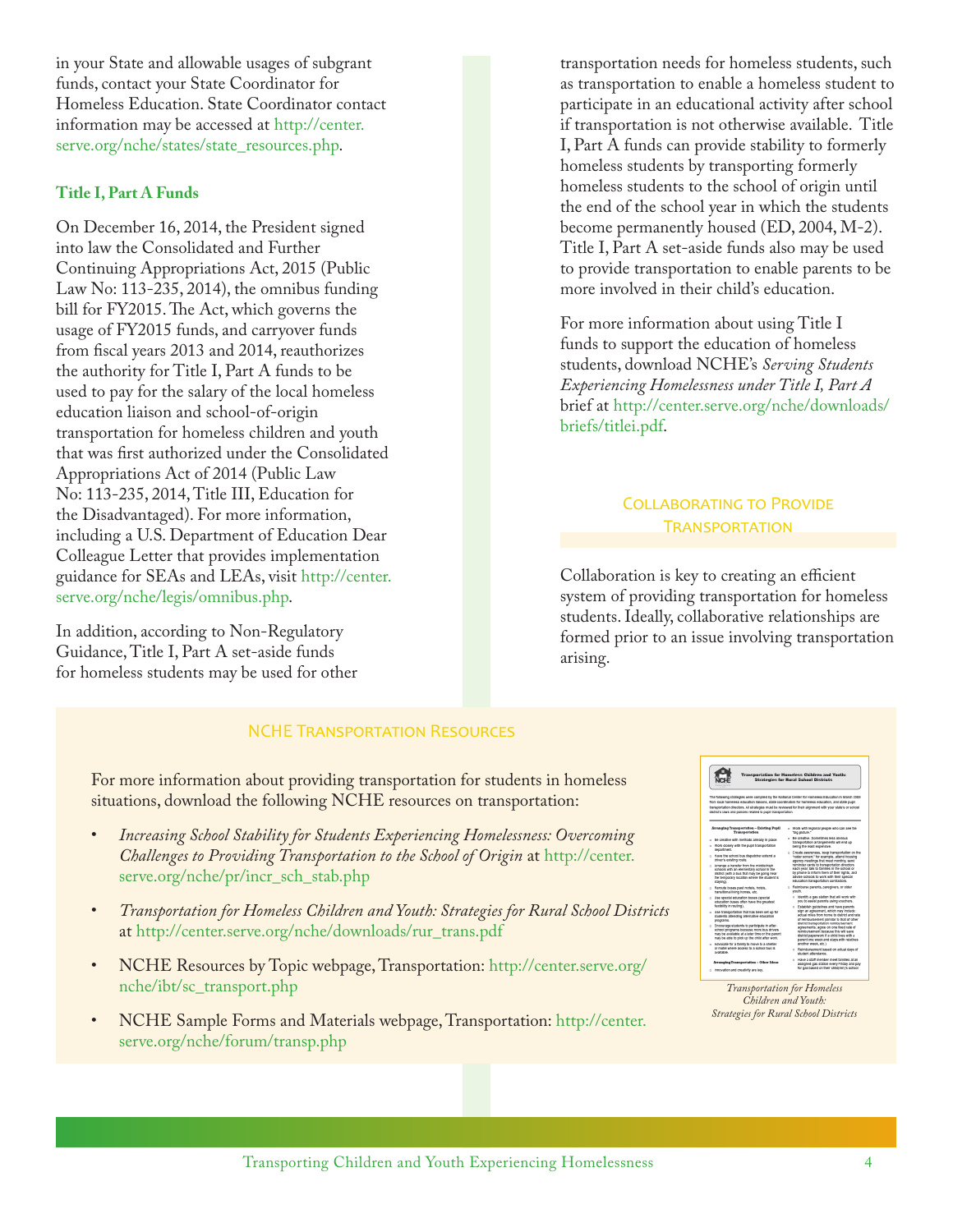### **Collaboration among LEA Programs and Departments**

Collaboration between the LEA's homeless education and transportation programs is critical to ensuring that transportation for homeless students is provided in a prompt and efficient manner. The LEA's transportation director should work with the local liaison, district leadership, neighboring districts, and homeless service providers to develop effective transportation policies and procedures (ED, 2004, H-4). In addition, school bus drivers should be trained on the McKinney-Vento Act's requirements concerning homeless students. Because bus drivers are often the first and last school personnel to come into contact with students experiencing homelessness in the course of the day, they may develop supportive relationships with the students. Drivers also may assist with identifying students in homeless situations as they observe changes in when and where students are picked up or dropped off.

Many districts utilize special education buses for transporting homeless students. The Office of Special Education Programs (OSEP) allows the use of special education buses for homeless students as long as the transportation needs of all special education students have been met.

### **Interdistrict Collaboration**

Many homeless students cross LEA, county, and even State lines when traveling between temporary living arrangements and school. As such, coordination between LEAs is required in cases of interdistrict transportation [42 U.S.C. §  $11432(g)(5)(A)(ii)$ ]. In cases where it is determined to be in a student's best interest to attend the school of origin, but the student is living in another LEA, the LEA of origin and the LEA in which the student is living must agree upon a method to apportion the responsibility and costs for providing transportation to and from the school of origin. If the LEAs are unable to reach an agreement, the responsibility and costs for transportation must be shared equally [42 U.S.C. § 11432(g)  $(1)(J)(iii)(II)$ . Inter-district transportation

disputes should be resolved at the SEA level (ED, 2004, H-5). It is recommended that LEAs consult with the State Coordinator for Homeless Education to be informed about any policies or practices related to inter-district transportation that may be in place within the State.

Local liaisons and transportation directors from LEAs that share homeless students should meet regularly to plan efficient ways to arrange transportation. It is best to have a plan in place before the need for transportation arises so that barriers that might delay inter-district transportation may be addressed. These plans may come in the form of informal agreements or formal memoranda of understanding.

# **Community Collaboration**

Local liaisons should establish cooperative relationships with community agencies that serve homeless families, youth, and children. A community-wide commitment to assist homeless families with children and unaccompanied homeless youth can result in resource sharing, including transportation resources. Many LEAs have been able to arrange transportation using shelter or other service vans. Some public transportation systems donate bus passes or other transportation services to school districts for use with homeless students. Community foundations often are willing to contribute to meeting the needs of homeless students, including transportation needs.

# **Collaboration with Parents**

Parents who are experiencing homelessness generally appreciate being included in decisions involving the education of their child(ren), and should be part of the conversation on developing any plans for transporting their children to and from the school of origin. Moreover, parents should be provided with clear expectations for their role in carrying out the plan, such as committing to getting their child(ren) to a bus stop on time, notifying the transportation department when a child will not be attending school to avoid unnecessary trips, or following procedures for utilizing gas vouchers.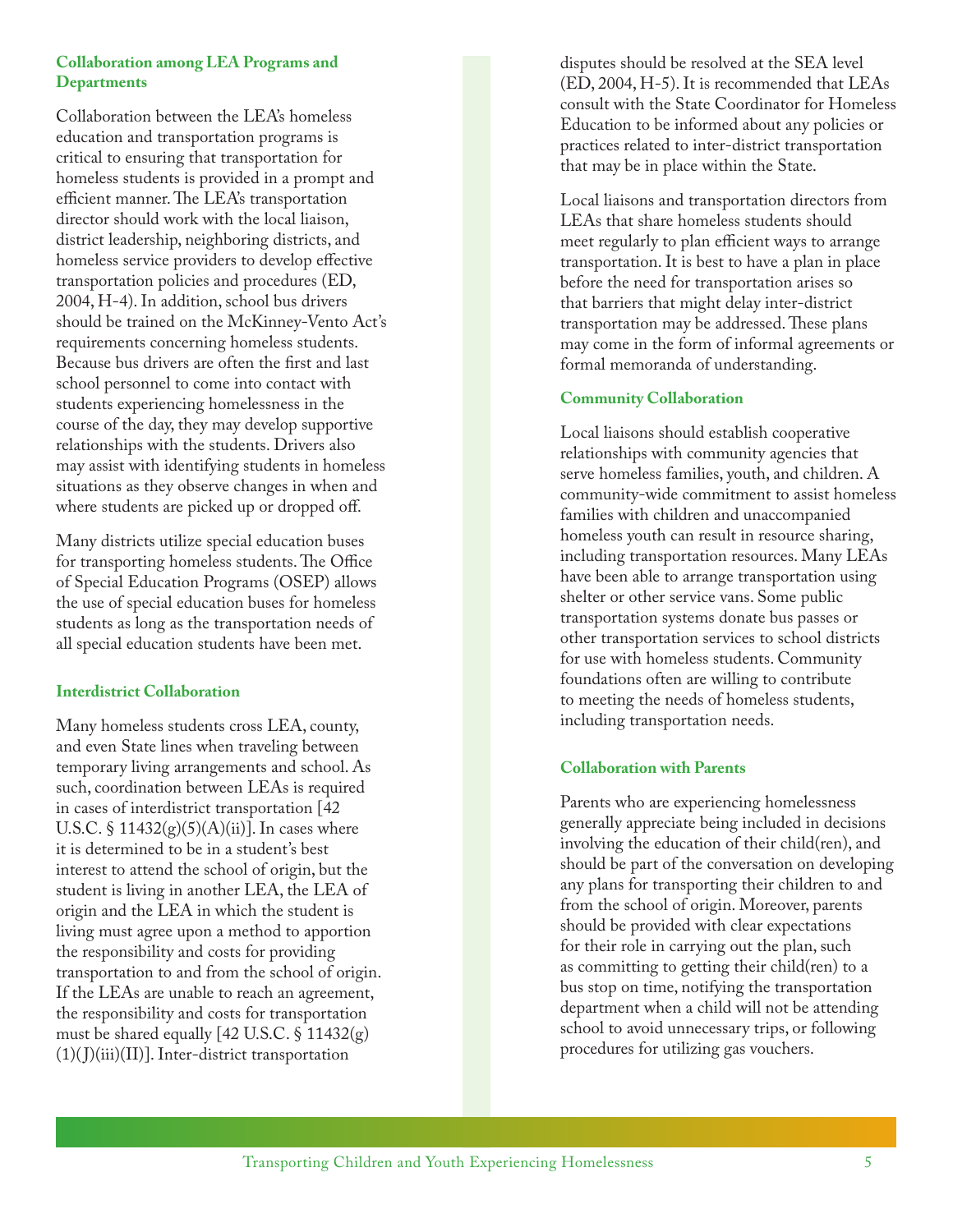# Using Discretion and Sensitivity in PROVIDING TRANSPORTATION

According to U.S. Department of Education Guidance, based on the best interest of the student and in consultation with the parent, the LEA ultimately determines the mode of transportation (2004, H-4); however, it is important to ensure that the mode of transportation does not create barriers to a homeless student's education. For example, transportation arrangements should ensure that a homeless student is able to participate for the full school day, neither arriving late nor leaving before the school day has ended. Extremely early pick-up times or public bus transfers for young children also may be problematic and should be considered carefully when arranging transportation.

The mode of transportation also should not stigmatize a homeless student or betray the confidentiality of his or her living status. Bus routes, for example, should be arranged such that students staying in homeless shelters can be picked up and dropped off in such a way as not to reveal their place of temporary residence.

# Strategies for Establishing a Transportation System

- Convene a meeting of local liaisons and transportation directors to establish a plan that may be implemented immediately when transportation is needed for a homeless child. Addressing issues of cost, responsibility, and logistics before the need occurs will prevent delays in a homeless student's school attendance.
	- Utilize technology, such as a transportation database, to make electronic transportation requests, maintain current records of homeless students receiving transportation, and determine what specialized bus routes have been established.
- Develop forms, such as homeless student transportation requests, parent agreements, and interdistrict transportation agreements that may be accessed easily at any school or online.
- Explore flexible bus routes that can be implemented easily. Maintain a list of shelters, hotels, motels, campgrounds, and other areas where homeless families may live so that these locations can be included in bus routes on short notice.
- Be aware that students in homeless families and unaccompanied homeless youth move frequently and transportation plans must be adjusted accordingly. Encourage families and youth to inform the local liaison when they are moving.
- Identify a transportation staff member who will serve as the point person to arrange transportation for homeless students.
- Be mindful of State and local policies for pupil transportation safety. McKinney-Vento does not override safety policies.
- If utilizing public transportation, ensure that support is provided for parents to accompany young children to and from school.
- Develop a system of providing gas vouchers/ cards or reimbursements to parents or youth who are able and willing to drive to school.
- Explore possibilities for volunteers, such as retirees, to provide transportation for homeless students. This option should be considered only if pupil transportation safety policies would allow it and if sufficient driver background checks are conducted.
- Explore economical approaches to providing transportation. Brainstorm cost-saving solutions with LEA and community stakeholders.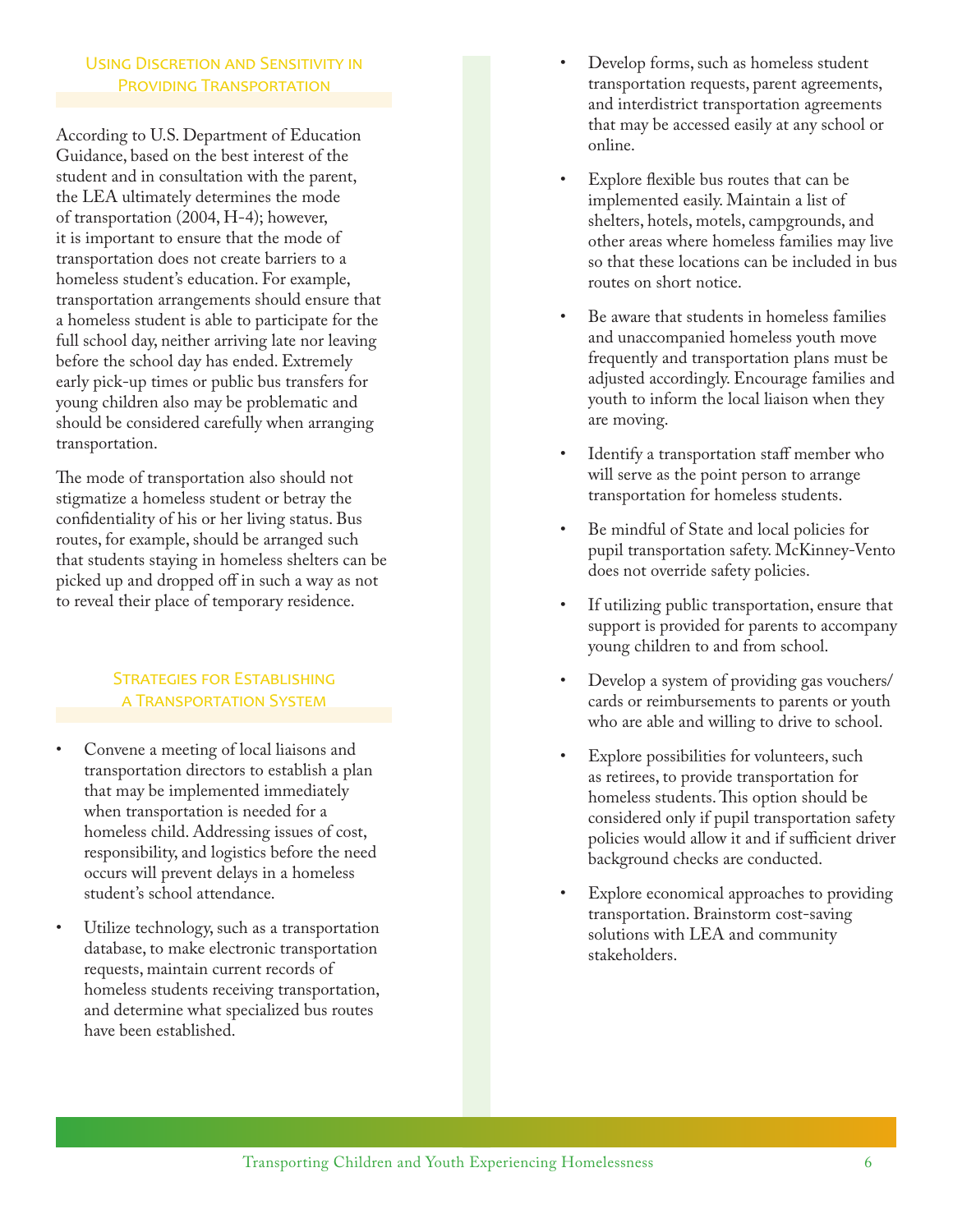Providing transportation for students experiencing homelessness eliminates the most often cited barrier to their school enrollment and regular attendance (ED, 2004, H). By establishing transportation plans and collaborative agreements prior to the need for transportation, LEAs ensure that transportation for homeless students is provided in a prompt and effective manner.

### McKinney-Vento Act Excerpts Related to Transportation

- (1) IN GENERAL- Each State shall submit to the Secretary a plan to provide for the education of homeless children and youths within the State. Such plan shall include the following: …
	- $J)$  Assurances that--...
		- (iii) the State and its local educational agencies will adopt policies and practices to ensure that transportation is provided, at the request of the parent or guardian (or in the case of an unaccompanied youth, the liaison), to and from the school of origin, as determined in paragraph (3)(A), in accordance with the following, as applicable:
			- (I) If the homeless child or youth continues to live in the area served by the local educational agency in which the school of origin is located, the child's or youth's transportation to and from the school of origin shall be provided or arranged by the local educational agency in which the school of origin is located.
			- (II) If the homeless child's or youth's living arrangements in the area served by the local educational agency of origin terminate and the child or youth, though continuing his or her education in the school of origin, begins living in an area served by another local educational agency, the local educational agency of origin and the local educational agency in which the homeless child or youth is living shall agree upon a method to apportion the responsibility and costs for providing the child with transportation to and from the school of origin. If the local educational agencies are unable to agree upon such method, the responsibility and costs for transportation shall be shared equally.

#### 42 U.S.C.  $\S$  11432(g)(1)(J)(iii)

- (4) COMPARABLE SERVICES-Each homeless child or youth to be assisted under this subtitle shall be provided services comparable to services offered to other students in the school selected under paragraph (3), including the following:
	- (A) Transportation services.

### 42 U.S.C. § 11432(g)(4)(A)

# (6) LOCAL EDUCATIONAL AGENCY LIAISON-

(A) DUTIES- Each local educational agency liaison for homeless children and youths, designated under paragraph  $(1)(J)(ii)$ , shall ensure that--...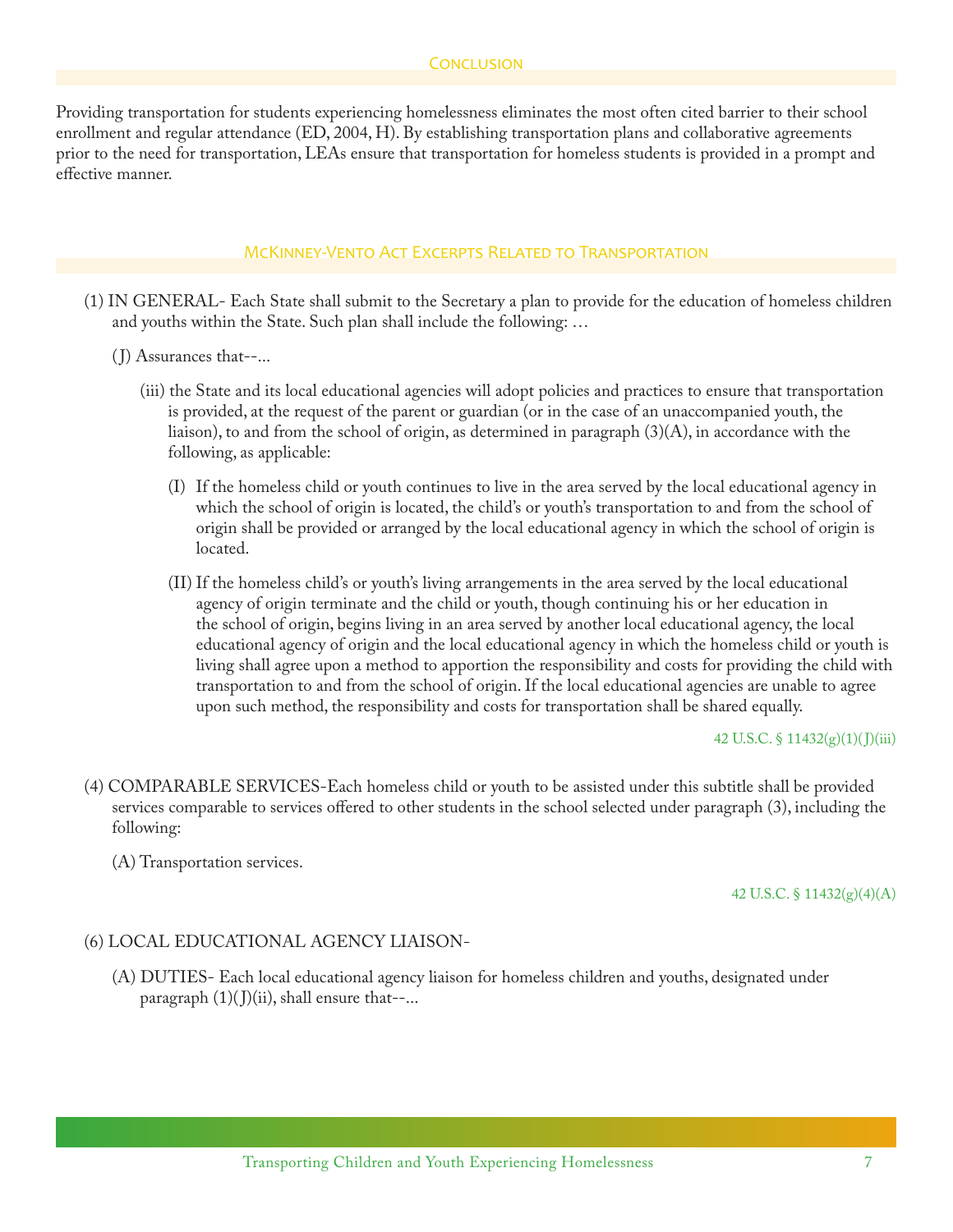(vii) the parent or guardian of a homeless child or youth, and any unaccompanied youth, is fully informed of all transportation services, including transportation to the school of origin, as described in paragraph (1)  $(J)(iii)$ , and is assisted in accessing transportation to the school that is selected under paragraph  $(3)(A)$ .

#### 42 U.S.C. § 11432(g)(6)(A)(vii)

- (d) AUTHORIZED ACTIVITIES- A local educational agency may use funds awarded under this section for activities that carry out the purpose of this subtitle, including the following:...
	- (5) The provision of assistance to defray the excess cost of transportation for students under section  $722(g)(4)(A)$ , not otherwise provided through Federal, State, or local funding, where necessary to enable students to attend the school selected under section  $722(g)(3)$ .

# 42 U.S.C. § 11432(d)(5)

# 2004 Non-regulatory Guidance Excerpts Related to Transportation

# **G-4. What should a school district consider when determining the extent to which it is feasible to educate a homeless child or youth in his or her school of origin?**

As stated above, to the extent feasible, a district must educate a homeless child or youth in his or her school of origin, unless doing so is contrary to the wishes of the parent or guardian. The placement determination should be a studentcentered, individualized determination. Factors that an LEA may consider include the age of the child or youth; the distance of a commute and the impact it may have on the student's education; personal safety issues; a student's need for special instruction (e.g., special education and related services); the length of anticipated stay in a temporary shelter or other temporary location; and the time remaining in the school year.

# **H-1. What responsibilities do SEAs and LEAs have regarding providing transportation services to homeless children and youth?**

SEAs and LEAs are responsible for reviewing and revising policies, including transportation policies, that may act as barriers to the enrollment and retention of homeless children and youth in schools in the State. Under the McKinney-Vento Act, homeless children and youth are entitled to receive the transportation and other services that are available to non-homeless students.

SEAs and LEAs must adopt policies and practices to ensure that transportation is provided, at the request of the parent or guardian (or, in the case of an unaccompanied youth, the liaison), to or from the "school of origin" (see definition in Appendix A) in accordance with the following requirements:

- If the homeless child or youth continues to live in the area served by the LEA in which the school of origin is located, that LEA must provide or arrange for the child's or youth's transportation to or from the school of origin.
- If the homeless child or youth continues his or her education in the school of origin but begins living in an area served by another LEA, the LEA of origin and the LEA in which the homeless child or youth is living must agree upon a method to apportion the responsibility and costs for providing the child with transportation to and from the school of origin. If the LEAs cannot agree upon a method, the responsibility and costs for transportation are to be shared equally.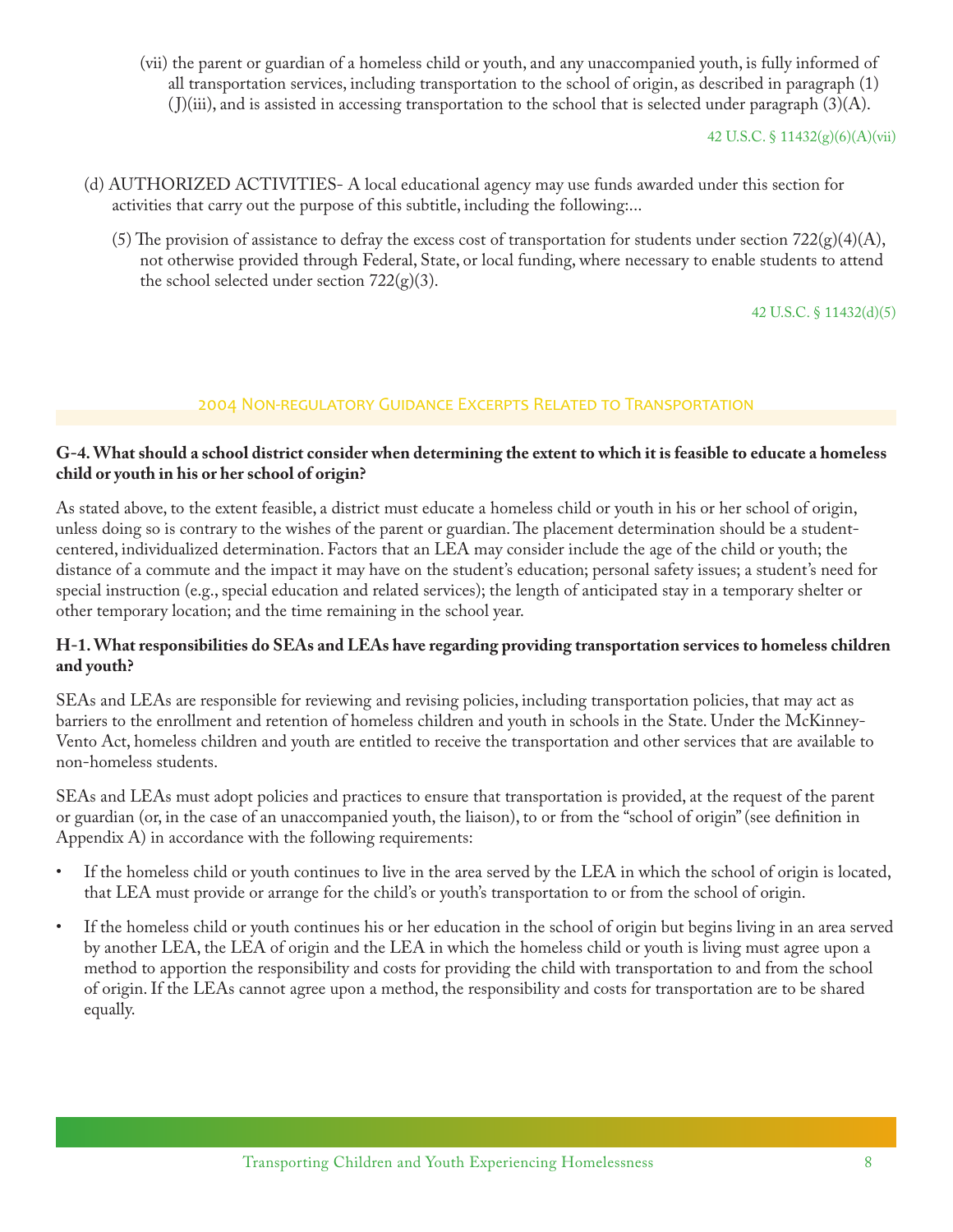# **H-2. How can LEAs ensure that the education of homeless students is not disrupted during inter-district transfers?**

LEAs should have in place inter-district (and inter-State, where appropriate) agreements that address potential transportation issues that may arise as homeless students transfer from one district to another.

# **H-3. May funds under Part A of Title I or Part A of Title V of the ESEA be used to transport homeless students to and from the school of origin?\***

In general, LEAs may not use funds under Title I, Part A or Title V, Part A to transport homeless students to or from their school of origin. Transportation services to the school of origin are mandated under the McKinney-Vento Act's statute. The "no-supplanting" provisions in Title I and Title V prohibit those funds from being used to support activities that the LEA would otherwise be required to provide.

*\*Please note that the U.S. Department of Education has not updated its* Non-Regulatory Guidance *since the passing into law of the Consolidated Appropriations Act of 2014, which authorizes Title I, Part A funds to be used to pay for the salary of the local homeless education liaison and school-of-origin transportation for homeless children and youth. Please see the [Title I, Part A Funds](#page-3-0) section above for more information.*

# **H-4. Who should be involved in developing and implementing transportation policies for homeless students?**

School districts can best address the transportation needs of homeless and other highly mobile students through a team approach. However, based on the best interest of the student and in consultation with the parent, the LEA ultimately determines the mode of transportation. The LEA's transportation director is a key figure in the process and should work with district leadership, the local liaison for homeless students, neighboring districts, and homeless service providers to develop effective transportation policies and procedures.

# **H-5. Is an LEA required to transport homeless students to and from their school of origin, if needed, while enrollment disputes are being resolved?**

Yes. The McKinney-Vento Act's transportation requirements apply while disputes are being resolved. Therefore, at the request of the parent or guardian (or in the case of an unaccompanied youth, the liaison), the LEA must provide or arrange for transportation to and from the school of origin. Inter-district transportation disputes should be resolved at the SEA level. (See section  $722(g)(1)(C)$ .

# **H-6. If an LEA does not provide transportation to non-homeless students, is it required to transport homeless students?**

Yes. As discussed above, the statute not only requires an LEA to provide comparable services, including transportation services, to homeless students, it also requires an LEA, at the request of a parent or guardian, to provide or arrange for transportation to and from the school of origin.

# **H-7. Do LEA transportation responsibilities apply to all LEAs in the State or only to those LEAs that receive a McKinney-Vento subgrant?**

This requirement applies to all LEAs in the State.

### **H-8. Does McKinney-Vento require an LEA to provide transportation services to homeless children attending preschool?**

To the extent an LEA offers a public preschool education, McKinney-Vento requires that homeless children have equal access to that preschool education as provided to non-homeless children. Furthermore, the statue requires that the services provided to homeless children be comparable to those provided to non-homeless children. Thus, if an LEA provides transportation for non-homeless preschool children, it must also provide comparable transportation services for homeless preschool children.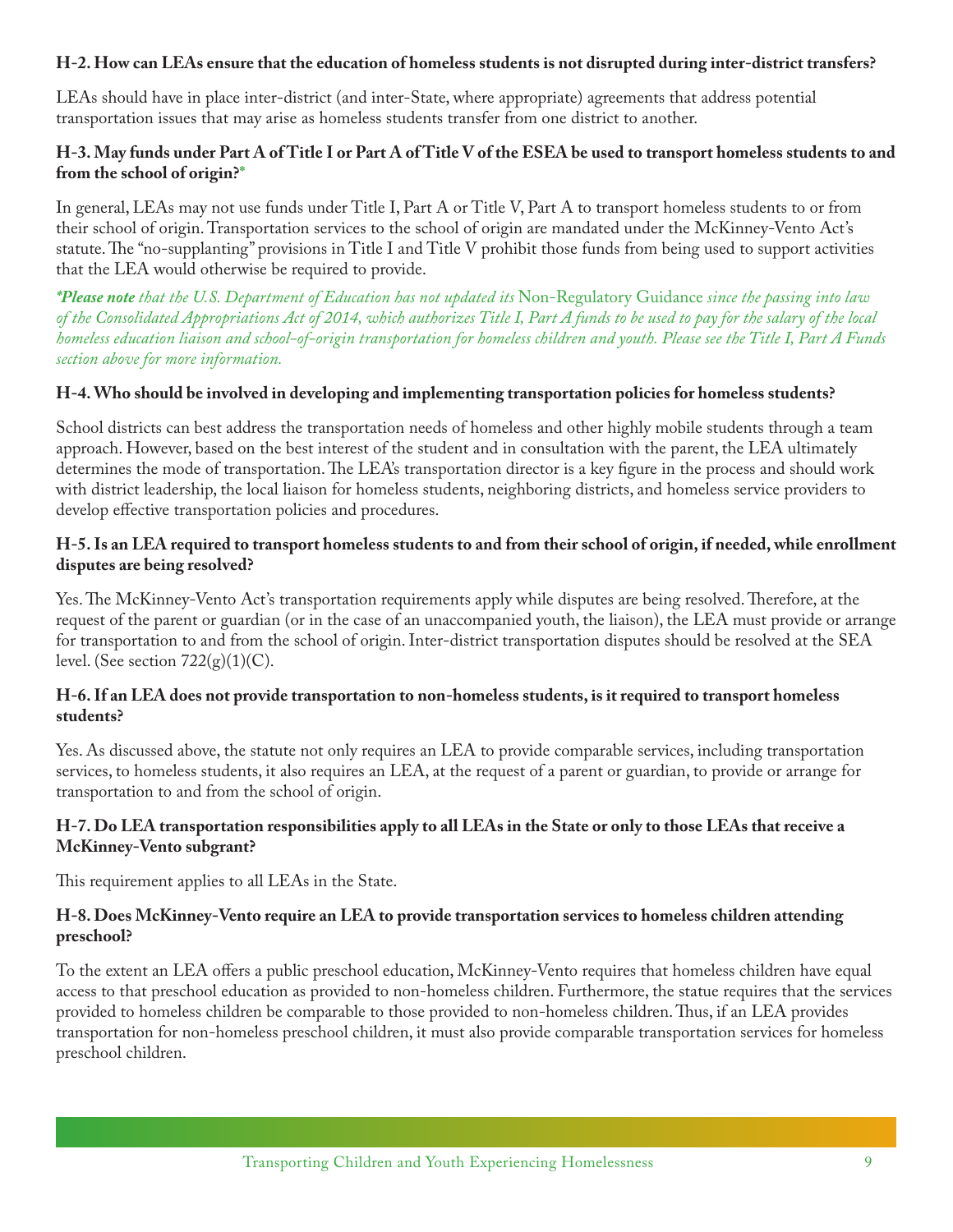Consolidated and Further Continuing Appropriations Act, 2015, Public Law No: 113-235 (2014).

Cunningham, M., Harwood, R., & Hall, S. (2010). *Residential instability and the McKinney-Vento homeless children and education program*. Washington, DC: Metropolitan Housing and Communities Center, Urban Institute. Retrieved from<http://www.urban.org/uploadedpdf/412115-mckinney-vento-program.pdf>.

McKinney-Vento Homeless Assistance Act, 42 U.S.C. §§ 11431-11435 (2012).

No Child Left Behind Act of 2001, 20 U.S.C. § 6301 (2012).

- Obradovic, J., Long, J. D., Cutuli, J. J., Chan, C.K., Hinz, E., Heistad, D., & Masten, A. S. (2009). Academic achievement of homeless and highly mobile children in an urban school district: Longitudinal evidence on risk, growth and resilience. *Development and Psychopathology*, *21*, 493-518.
- U.S. Department of Education. (2004). *Education for Homeless Children and Youth program non-regulatory guidance*. Retrieved from<http://www2.ed.gov/programs/homeless/guidance.pdf>.